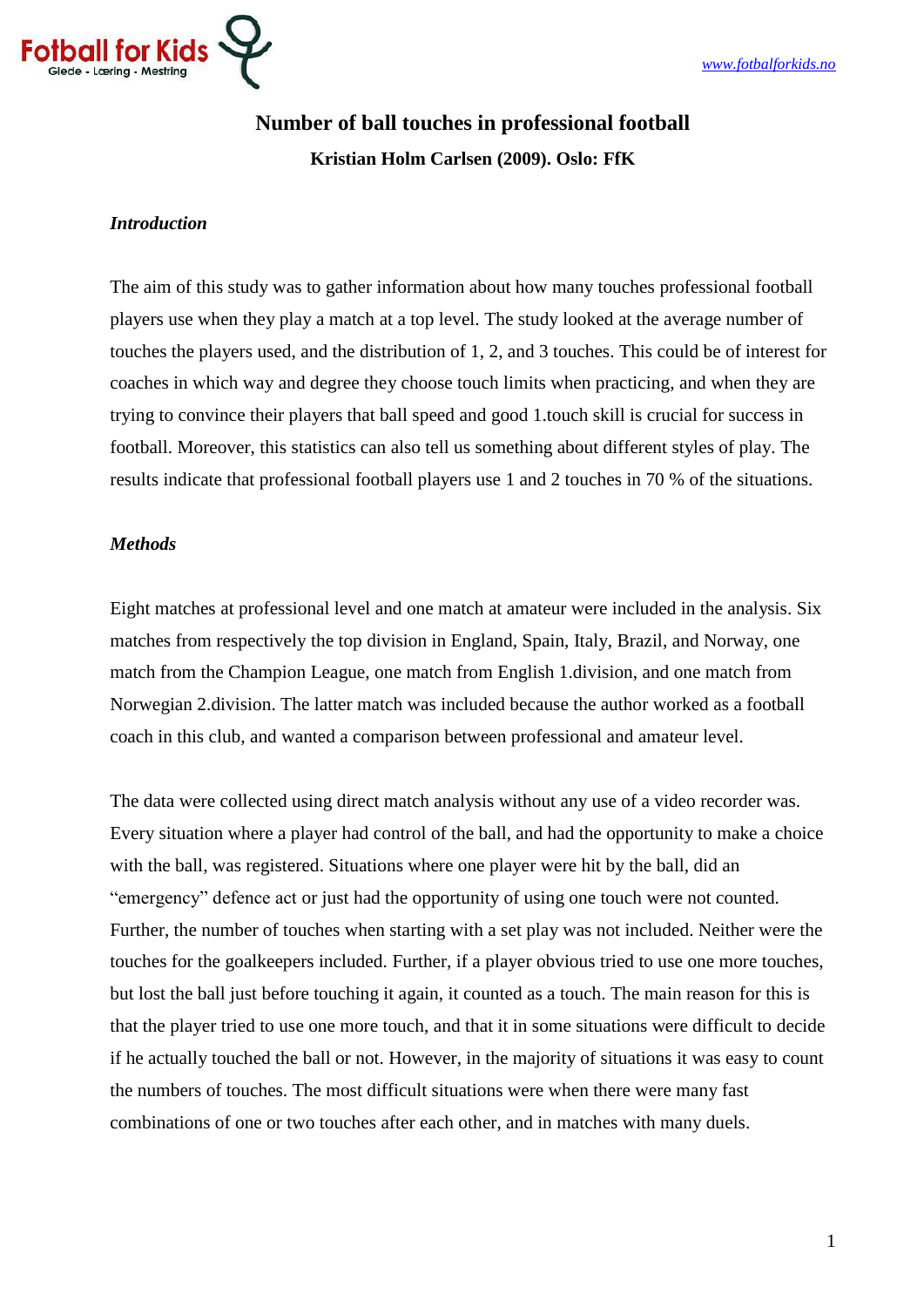#### *Results*

Table nr. 1: Statistics of the analyzed matches and the distribution of ball touches. The ball touches was categorized into a) 1 touch, b) 2 touch, c)  $1 + 2$  touch, d)  $1 + 2 + 3$  touch, and e) 4 or more touches.

| <b>Match</b>             | Date and  | Average    | $%$ with | $%$ with 2 | $%$ with | $%$ with | $%$ with |
|--------------------------|-----------|------------|----------|------------|----------|----------|----------|
|                          | result    | number     | 1 touch  | touch      | 1 and 2  | $\leq$ 3 | 4<       |
|                          |           | of touches |          |            | touch    | touch    | touches  |
| Arsenal-                 | 5.5.2009  | 2,5        | 29 %     | 37 %       | 66 %     | 80 %     | 20 %     |
| Man U                    | $0 - 3$   |            |          |            |          |          |          |
| Barcelona-               | 18.1.2009 | 2,5        | 26 %     | 36 %       | 62 %     | 79 %     | 21 %     |
| Deportivo <sup>1</sup>   | $5-0$     |            |          |            |          |          |          |
| Man $U -$                | 25.1.2009 | 2,5        | 29 %     | 34 %       | 63 %     | 78 %     | 22 %     |
| Tottenham $2$            | $2-1$     |            |          |            |          |          |          |
| $Racing -$               | 15.1.2009 | 2,2        | 37 %     | 33 %       | 70 %     | 85 %     | 15 %     |
| Villa Real               | $1-1$     |            |          |            |          |          |          |
| Inter Milan-             | 15.2.2009 | 2,5        | 32 %     | 32 %       | 64 %     | 78 %     | 22 %     |
| <b>AC</b> Milan          | $2 - 0$   |            |          |            |          |          |          |
| Barueri-                 | 28.2.2009 | 2,7        | 25 %     | 32 %       | 57 %     | 77 %     | 23 %     |
| Portugesa                | $2-1$     |            |          |            |          |          |          |
| Rosenborg-               | 3.5.2009  | 2,2        | 35 %     | 35 %       | 70 %     | 85 %     | 15 %     |
| Fredrikstad              | $1-0$     |            |          |            |          |          |          |
| Preston-                 | 8.5.2009  | 2,2        | 43 %     | 27 %       | 70 %     | 85 %     | 15 %     |
| Sheffield U.             | $1-1$     |            |          |            |          |          |          |
| Kjelsaas-                | 14.4.2009 | 1,9        | 48 %     | 30 %       | 78 %     | 94 %     | 6 %      |
| Boede/Glimt <sup>3</sup> | $2 - 0$   |            |          |            |          |          |          |
| Total                    |           | 2,4        | 34 %     | 33 %       | 67 %     | 82 %     | 18 %     |

1) Only the number of ball touches for Barcelona was registered. Barcelona also had superior 64 % versus 36 % in ball possession.

2) The author was also interested to examine if there was any different in the average number of touches when the teams had ball possession on the opponents half. Now the results show the following: Average touches = 2.4, % with 1 touch = 29 %, % with 2 touch = 42, % with  $1 + 2$  touches = 71 %, % with  $1+2+3$  touches = 81 %, and % with  $4$  < touches = 18 %.

3) Only the ball touches for the home team (Kjelsaas) was registered.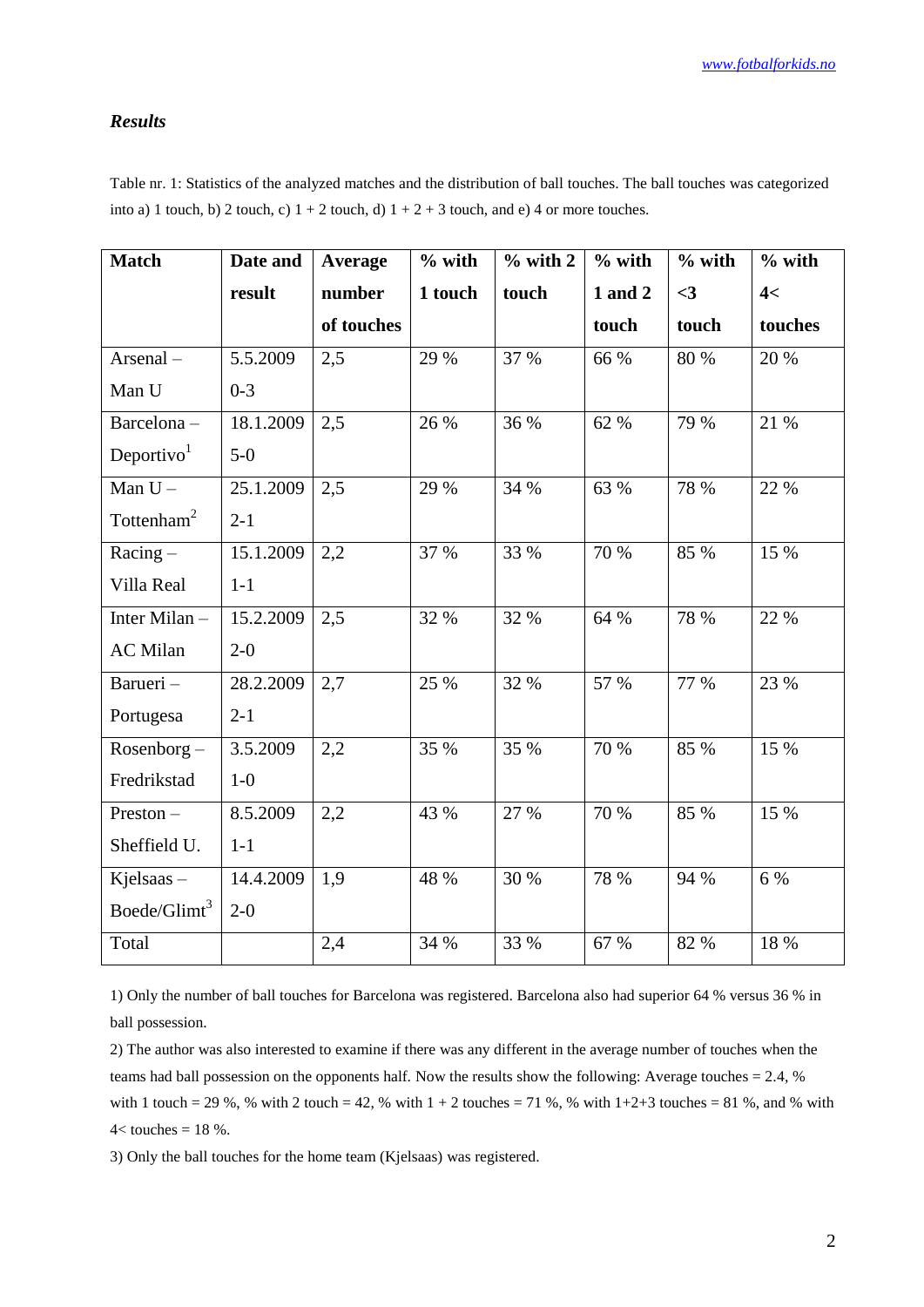

Figure nr. 1: The distribution of ball touches in the nine analyzed matches.

#### *Discussion*

All of the matches were analyzed using direct match analysis and the study therefore has some limitations. There were situations where the author was in doubt of how many touches that were used or if the touch(es) should be registered. As stated earlier, only situations where a player had control of the ball, and had the opportunity to make a choice with the ball, including the choice of using one or more touches were registered. That means that there were some situations where players touched the ball, but they were not included in this statistics. In regard then number of situations where the players use one touch is a little higher than the data here. However, in the majority of the matches it was not so difficult to count the number of touches used. This is especial true for the matches at the highest level. The author experienced that it was a little more difficult to count the number of touches used in the lower level matches. The latter means the last three matches in table number 1. These are Rosenborg against Fredrikstad (Norwegian top division), Preston against Sheffield United (English 1.division), and Kjelsaas against Boede/Glimt 2 (Norwegian 2.division). In these three matches, the average number of touches was also lower than for the other matches, and the frequency of one touch was higher.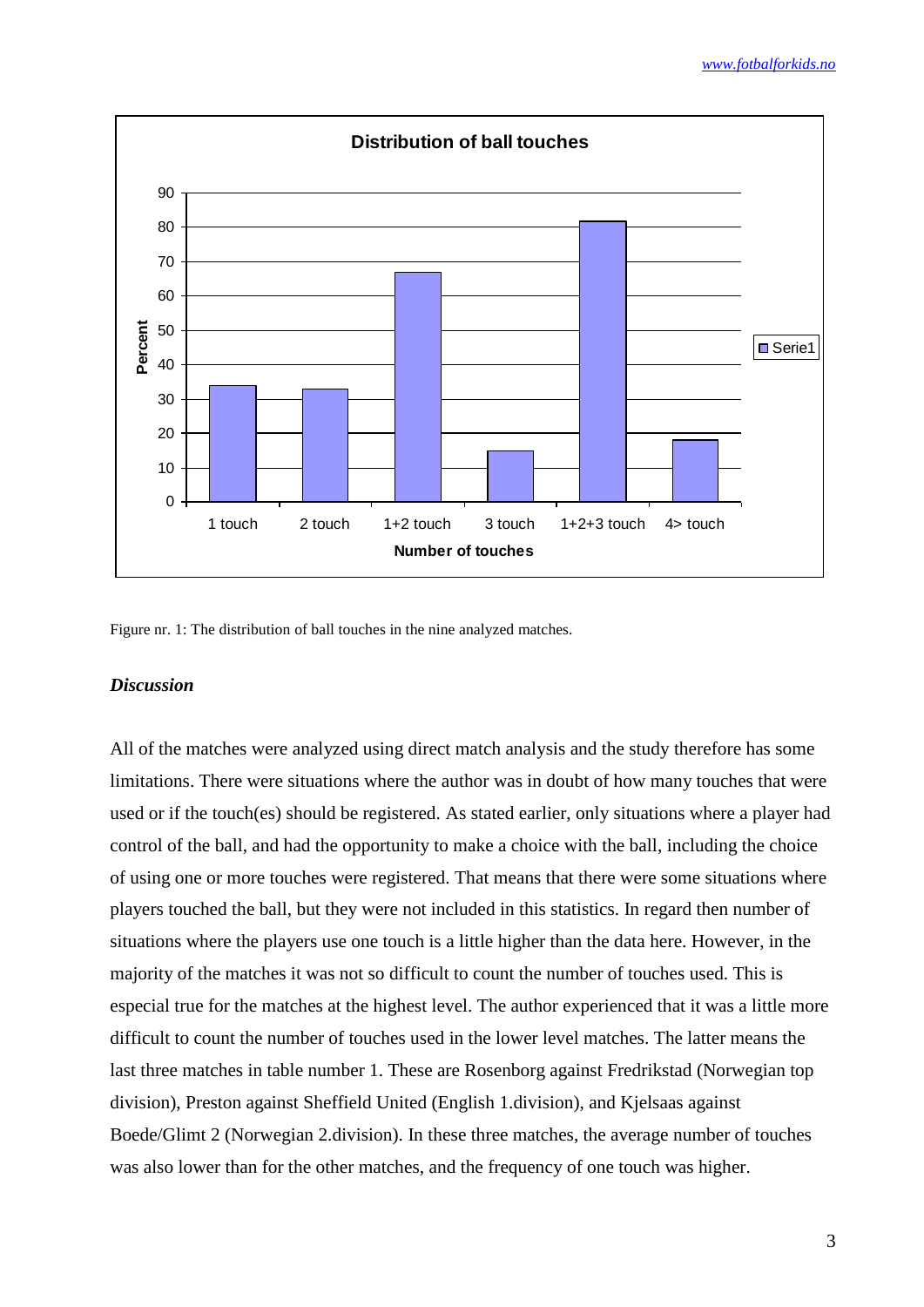In general, the number of touches uses was low. In average, the players used 2.4 touches on the ball every time they had ball possession. Moreover, the most frequent used numbers of touches were one and two touch. In Champion League and the top division matches in three of the major leagues in Europe, the most frequent used number of touch was two. However, the match between Racing and Villa Real had a lower average number of touch and higher percentage with one touch than the other top matches. In the majority of the five first matches in table one, the distribution of ball touches were quiet equal. The author suggests that the different between the Racing – Villa Real match and the other matches can be due to a very high ball speed and less space available. The author will state that the quality and speed in this match was impressive.

Beyond the latter case, there were four other interesting findings. First, looking closer at the last three matches in table number one, we see a clear difference from the other matches. In the three last matches, the average number of ball touches decrease and the percentage of one touch increased. This can suggest that the lower level of game, the more one touch was used. This can be due to both the field, style of play and the skills of the players. The second interesting finding was the match in Brazil between Barueri and Portugesa. In this match, the average number of touches was higher than for all the other matches. More, these two teams also used less one and two touch than all the other teams. This can be a result of the style of play in Brazil, where they have a lot on one to one situations and not so much quick combinations as we see in Europe. Third, taking into account the number of touches used on own and opponent half of the field in the match between Manchester United and Tottenham, we just see a small increase of the use of two touch. The difference is quite small, but can suggest a need of higher ball speed when playing the ball on the opponent half of the field due to less time and space available. Finally, it is worth to mention that Barcelona managed to keep up a high ball speed against Deportivo even when they were superior in both possession and goal score. Again, this indicates the importance of high ball speed and good first touch skill.

#### *Conclusion*

The aim of this study was to gather information about how many touches professional football players use when they play a match at top level. First, the population size and the validity in this study have some limitations. However, the results in this study can indicate that:

1) The average number of touches used is quite low (2.4), and the most frequently used numbers of touches were one and two touch.